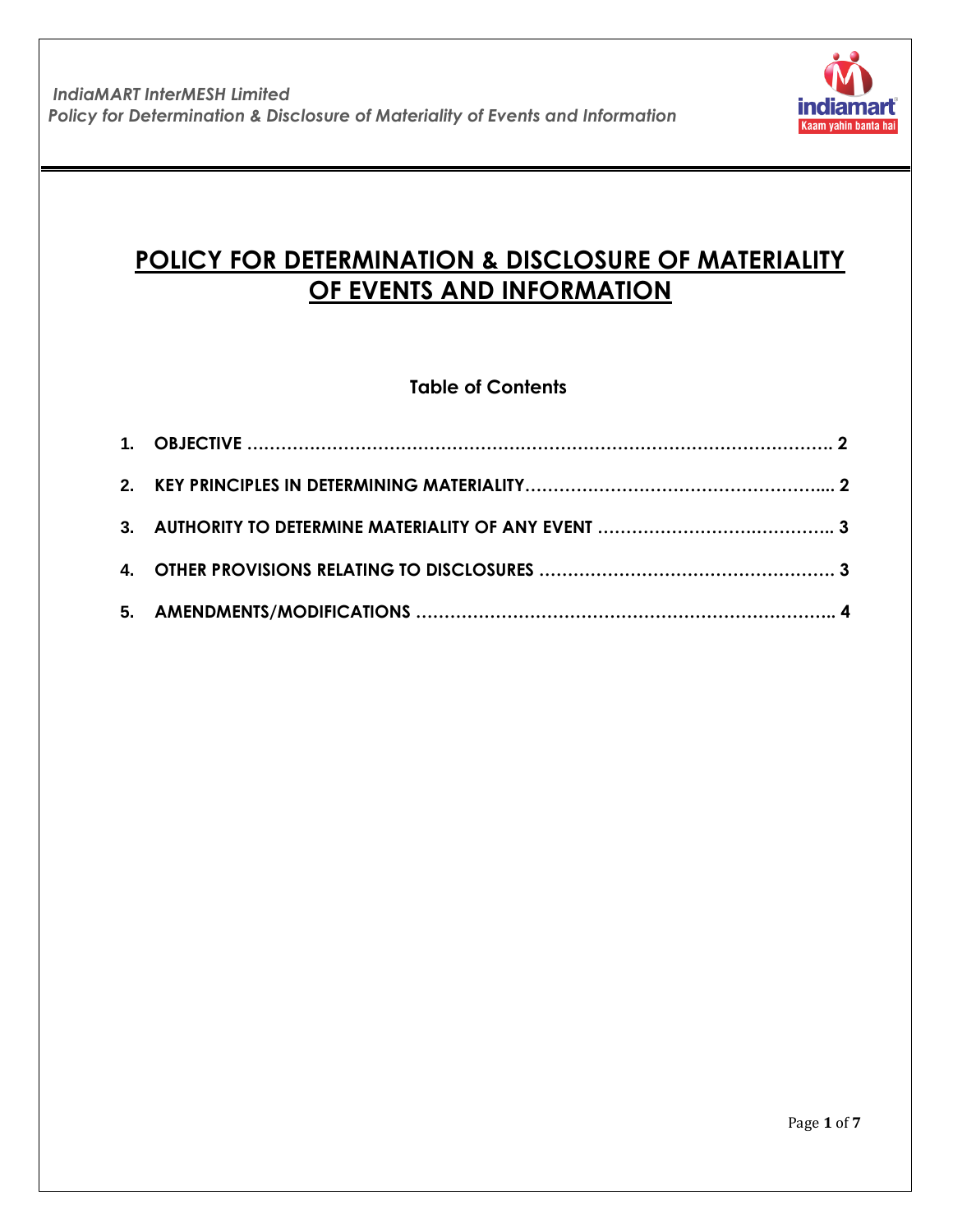

#### **OBJECTIVE OF THIS POLICY**

The objective of this Policy is to determine the event(s) and information(s) which, in the opinion of the Board of Directors of the Company, are considered material and need to be disclosed to the Stock Exchanges, where the securities of IndiaMART InterMESH Ltd. (the 'Company') are listed, within the time limit as prescribed in this Policy in accordance with Regulation 30 of SEBI (Listing Obligation and Disclosure Requirements) Regulation, 2015 (Listing Regulation), thereby ensuring a timely and balanced disclosure of all material events concerning the Company.

The Board of the Company at their meeting held June 6, 2018 have approved this policy for determination of materiality and disclosure of events or information. This Policy shall become applicable from the date of listing of Company's Shares on Stock Exchanges.

#### **KEY PRINCIPLES IN DETERMINING MATERIALITY**

The Listing Regulations have not only provided for the manner in which details of events/ information relating to the affairs of a Company is required to be disclosed to the Stock Exchanges, but also the nature thereof and the time within which it must be disclosed, detailed as under:

i. Events listed in **Para A of Part A of Schedule III** of the Listing Regulations, shall be mandatorily disclosed by the Company to the Stock Exchanges, as soon as possible within a reasonable time of their occurrence, but not later than twenty four hours from the occurrence of such event, i.e. without applying any test of materiality.

Provided that in case the disclosure is made after 24 hours of occurrence of the event/information, the Company shall, along with such disclosures, provide explanation for delay.

- ii. Events listed in **Sub-Para 4 of Para A of Part A of Schedule III** of the Listing Regulations are deemed to be material events and as such shall be mandatorily disclosed by the Company to the Stock Exchanges within 30 minutes of the conclusion of the Board Meeting.
- iii. Events listed in **Para B of Part A of Schedule III** of the Listing Regulations shall be considered as 'Material' if it is likely to have an impact exceeding 10% of the gross turnover or revenues and shall be disclosed by the Company to the Stock Exchanges, as soon as possible from the occurrence/information of such event.
- iv. Events / information relating to subsidiary companies of the Company, which has material impact on the Company, shall also be disclosed to the Stock Exchange(s).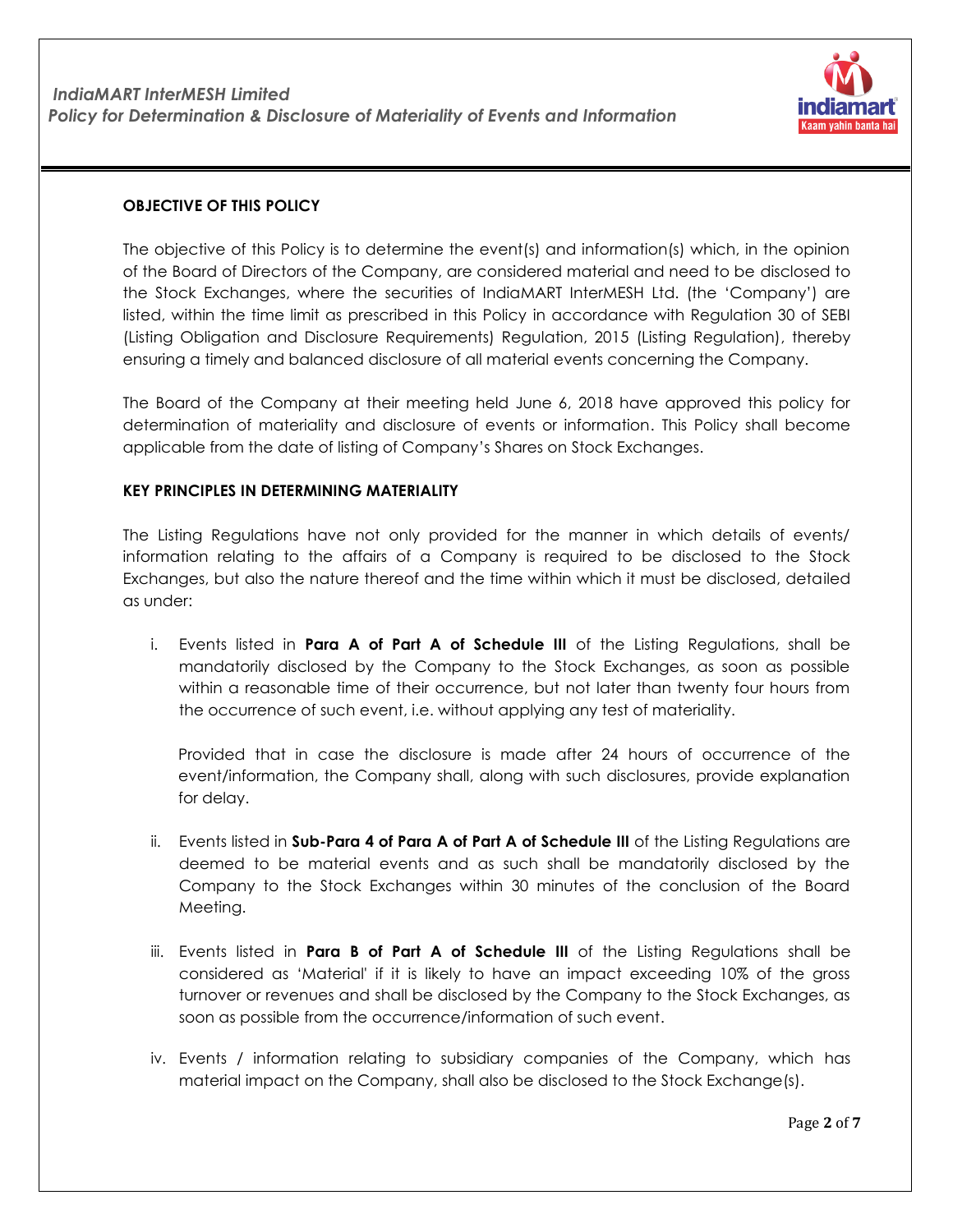

- v. In case of an event/information where materiality thresh holds prescribed in (iii) above are not applicable, the Company may make disclosure of the same, if in the opinion of the Board of Directors of the Company, the event/information is considered material.
- vi. Such other information as may be specified by SEBI, from time to time.

In case there is a delay in disclosing the event/information to the Stock Exchanges, in terms of this Policy, the Company shall provide appropriate explanation for such delay.

#### **AUTHORITY TO DETERMINE MATERIALITY OF ANY EVENT / INFORMATION**

The Managing Director or the Whole Time Director of the Company have been authorised by the Board to determine whether or not an event/ information is material for the purpose of disclosing it to the Stock Exchange(s), in terms of this Policy.

Further, for administrative convenience, the Chief Financial Officer or the Compliance Officer or the Company Secretary of the Company, has been authorized by the Board to disclose such events/ information, which are material to Stock Exchanges and that their contact details be disclosed to the Stock Exchanges and uploaded on the website of the Company, in terms of this Policy, including but not limited to responding to any queries that may be raised by the Stock Exchanges in respect thereto.

Further the Chief Financial Officer of the Company has been authorized by the Board to interact or communicate with the Press or Analysts or Institutional Investors, after the material events / information is intimated to the Stock Exchanges and hosted on the website of the Company, in terms of this Policy.

#### **OTHER PROVISIONS RELATING TO DISCLOSURES**

- i. The Company shall in respect of disclosures made under the Listing Regulations, make disclosures updating material development on a regular basis to the Stock Exchanges, till such time the event is resolved / closed, with relevant explanations.
- ii. The Company shall disclose on its website all such events/ information and host the same for a minimum period of 5 years, after which, the said information will be archived as per the Archival Policy of the Company.
- iii. In case of any amendments to the disclosures already made by the Company or those uploaded on the website, the Company shall disclose/ upload the amended content in terms of this Policy.
- Page **3** of **7** iv. The Company shall provide specific and adequate reply to all queries raised by Stock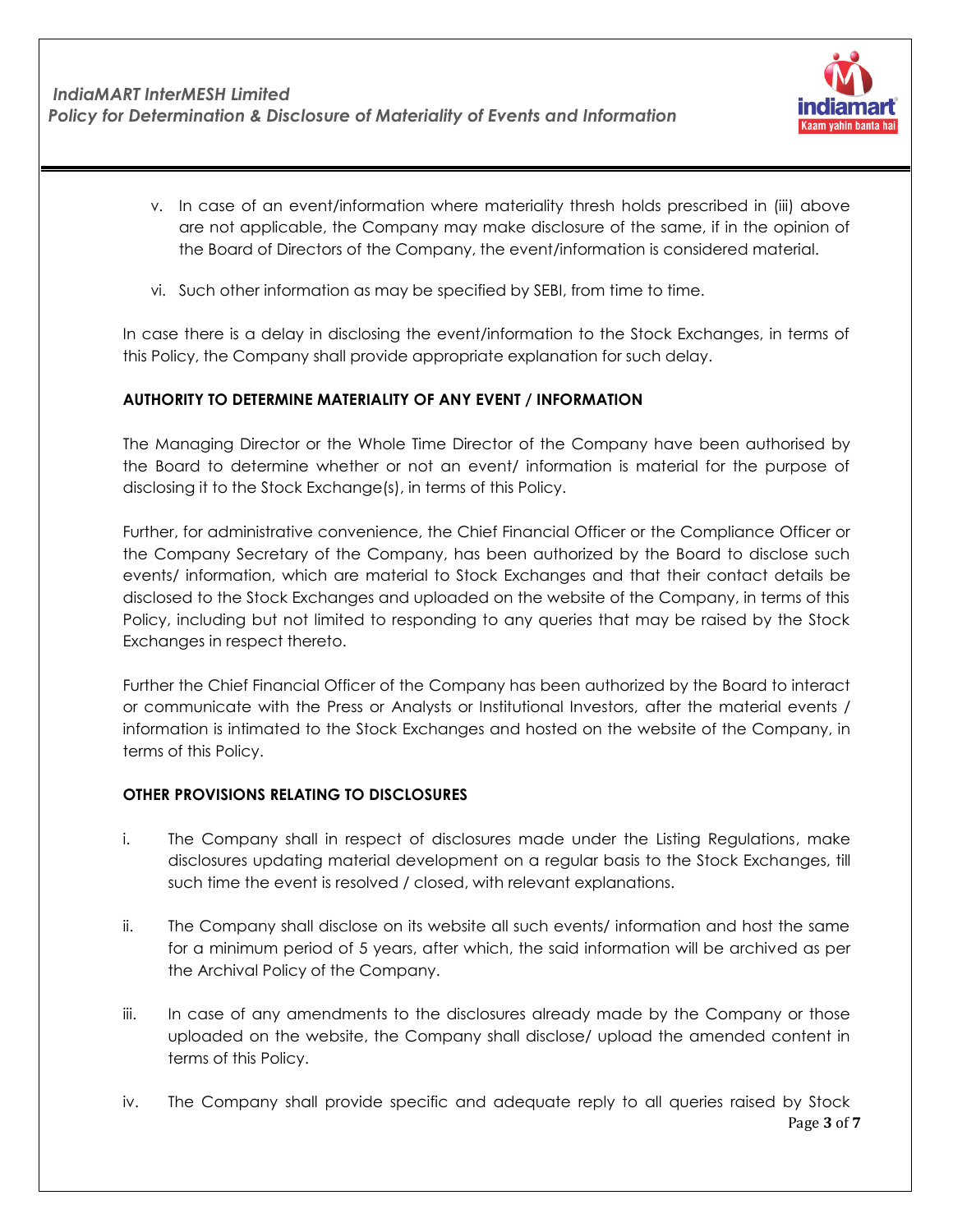

Exchanges with respect to any events or information provided that the Stock Exchanges shall disseminate information and clarification as soon as reasonably practicable.

v. The Company may on its own initiative also, confirm or deny any reported event or information to Stock Exchanges.

#### **AMENDMENTS/MODIFICATIONS**

In case of any subsequent changes in the provisions of the Companies Act, 2013 or the Listing Regulations or any other applicable law which makes any of the provisions in this Policy inconsistent with the Companies Act, 2013 or the Listing Regulations or such applicable law, then the provisions of the Companies Act, 2013 or the Listing Regulations or such applicable law would prevail over the Policy and the provisions in this Policy would be modified in due course to make it consistent with such change.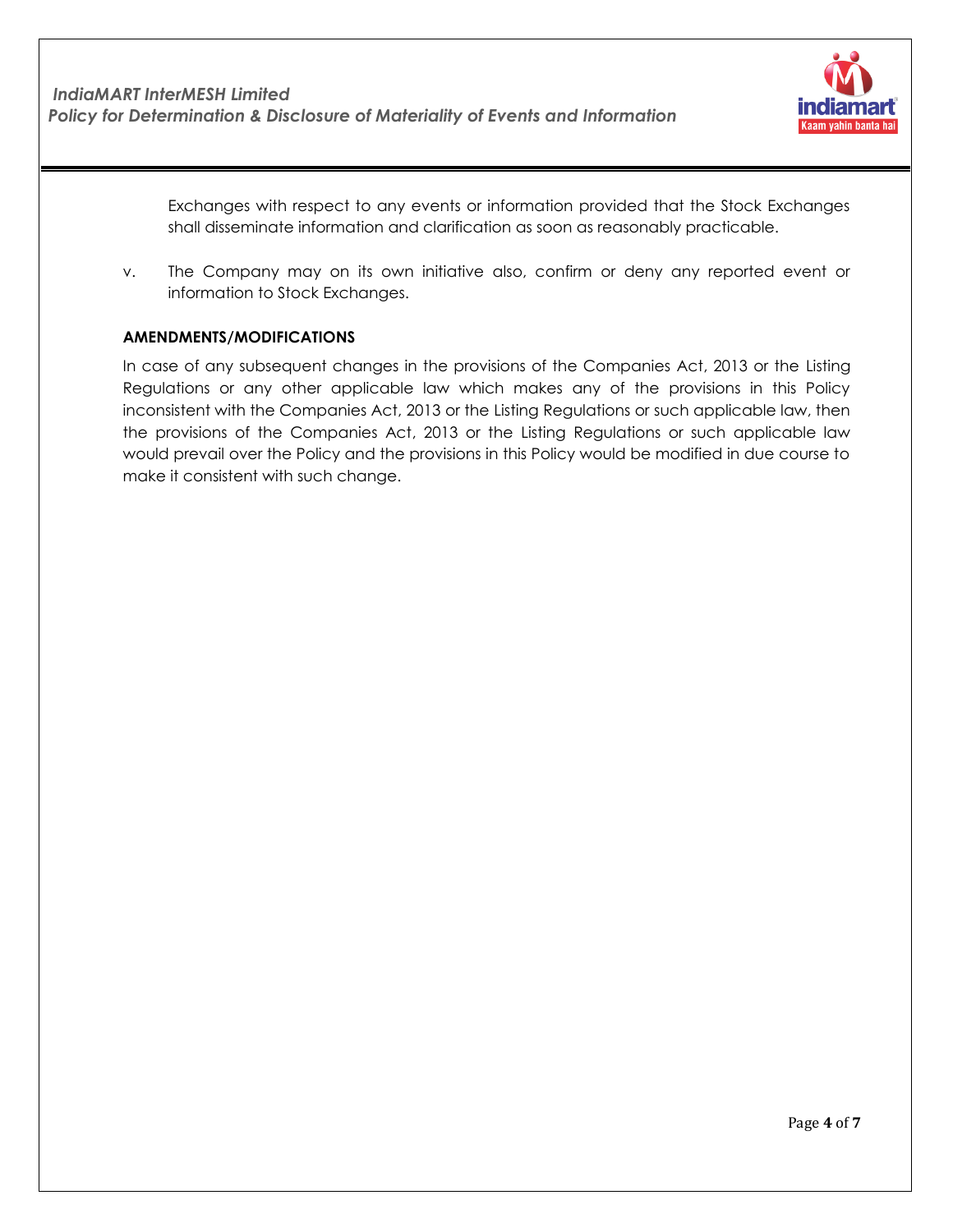

### **Annexure A**

**A.** Events which shall be disclosed without any application of the guidelines for materiality as specified in sub-regulation (4) of regulation (30):

1. Acquisition(s) (including agreement to acquire), Scheme of Arrangement (amalgamation/ merger/ demerger/restructuring), or sale or disposal of any unit(s), division(s) or subsidiary of the listed entity or any other restructuring. Explanation.- For the purpose of this sub-para, the word 'acquisition' shall mean,-

(i)acquiring control, whether directly or indirectly; or,

(ii)acquiring or agreeing to acquire shares or voting rights in, a company, whether directly or indirectly, such that –

(a) the listed entity holds shares or voting rights aggregating to five per cent or more of the shares or voting rights in the said company, or;

(b) There has been a change in holding from the last disclosure made under sub-clause (a) of clause (ii) of the Explanation to this sub-para and such change exceeds two per cent of the total shareholding or voting rights in the said company.

2. Issuance or forfeiture of securities, split or consolidation of shares, buyback of securities, any restriction on transferability of securities or alteration in terms or structure of existing securities including forfeiture, reissue of forfeited securities, alteration of calls, redemption of securities etc.

3. Revision in Rating(s).

4. Outcome of Meetings of the board of directors: The listed entity shall disclose to the Exchange(s), within 30 minutes of the closure of the meeting, held to consider the following: a) dividends and/or cash bonuses recommended or declared or the decision to pass any dividend and the date on which dividend shall be paid/dispatched; b) any cancellation of dividend with reasons thereof; c) the decision on buyback of securities; d) the decision with respect to fund raising proposed to be undertaken e) increase in capital by issue of bonus shares through 72 capitalization including the date on which such bonus shares shall be credited/dispatched; f) reissue of forfeited shares or securities, or the issue of shares or securities held in reserve for future issue or the creation in any form or manner of new shares or securities or any other rights, privileges or benefits to subscribe to; g) short particulars of any other alterations of capital, including calls; h) financial results; i) decision on voluntary delisting by the listed entity from stock exchange(s).

5. Agreements (viz. shareholder agreement(s), joint venture agreement(s), family settlement agreement(s) (to the extent that it impacts management and control of the listed entity), agreement(s)/treaty(ies)/contract(s) with media companies) which are binding and not in normal course of business, revision(s) or amendment(s) and termination(s) thereof.

6. Fraud/defaults by promoter or key managerial personnel or by listed entity or arrest of key managerial personnel or promoter.

7. Change in directors, key managerial personnel (Managing Director, Chief Executive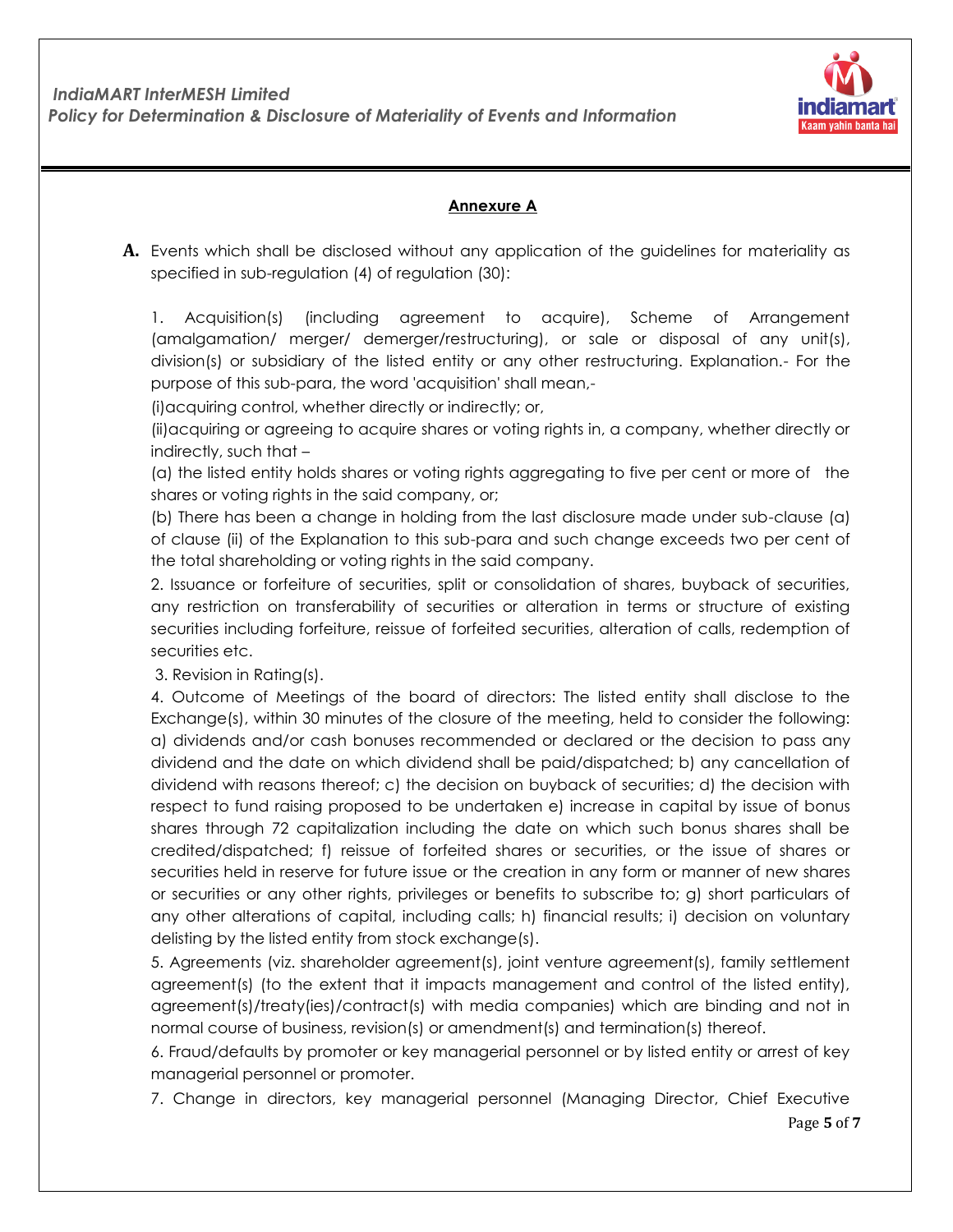

Officer, Chief Financial Officer , Company Secretary etc.), Auditor and Compliance Officer.

- 8. Appointment or discontinuation of share transfer agent.
- 9. Corporate debt restructuring.

10. One time settlement with a bank.

11. Reference to BIFR and winding-up petition filed by any party / creditors.

12. Issuance of Notices, call letters, resolutions and circulars sent to shareholders, debenture holders or creditors or any class of them or advertised in the media by the listed entity.

13. Proceedings of Annual and extraordinary general meetings of the listed entity.

14. Amendments to memorandum and articles of association of listed entity, in brief.

15. Schedule of Analyst or institutional investor meet and presentations on financial results made by the listed entity to analysts or institutional investors;

#### **Annexure B**

Outcome of Meetings of the board of directors: The listed entity shall disclose to the Exchange(s), within 30 minutes of the closure of the meeting, held to consider the following:

- a) dividends and/or cash bonuses recommended or declared or the decision to pass any dividend and the date on which dividend shall be paid/dispatched;
- b) any cancellation of dividend with reasons thereof;
- c) The decision on buyback of securities;
- d) The decision with respect to fund raising proposed to be undertaken

e) Increase in capital by issue of bonus shares through 72 capitalization including the date on which such bonus shares shall be credited/dispatched;

f) reissue of forfeited shares or securities, or the issue of shares or securities held in reserve for future issue or the creation in any form or manner of new shares or securities or any other rights, privileges or benefits to subscribe to;

g) Short particulars of any other alterations of capital, including calls;

h) Financial results;

i) Decision on voluntary delisting by the listed entity from stock exchange(s).

#### **Annexure C**

**B.** Events which shall be disclosed upon application of the guidelines for materiality referred sub-regulation (4) of regulation (30):

1. Commencement or any postponement in the date of commencement of commercial production or commercial operations of any unit/division.

2. Change in the general character or nature of business brought about by arrangements for strategic, technical, manufacturing, or marketing tie-up, adoption of new lines of